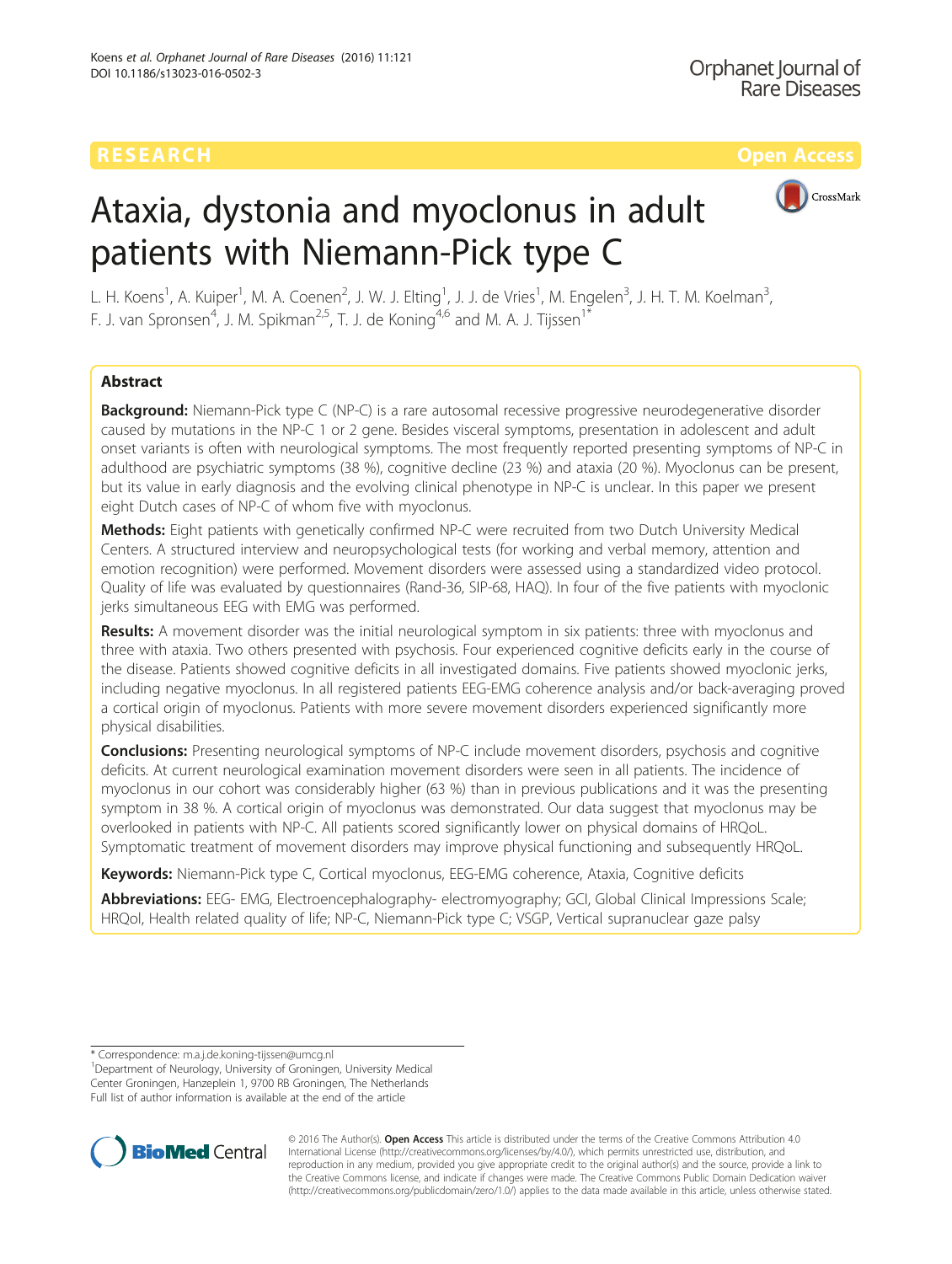# Background

Niemann-Pick type C (NP-C) is a rare autosomal recessive neurodegenerative disorder with an estimated incidence of 1 per 120.000 live births [[1\]](#page-7-0). The disorder is caused by mutations in the NP-C 1 (95 %) or NP-C 2 gene (5 %). Although the exact cellular functions of the proteins remain to be elucidated, they are involved in cellular lipid transport/trafficking and mutated proteins lead to (lysosomal) accumulation of lipids. Lipid storage products accumulate in many organs including the brain, resulting in cerebral degeneration with progressive neurological symptoms, cognitive decline and psychiatric symptoms. NP-C is a very heterogeneous disorder with regard to age of onset and clinical presentation. The age of onset can vary from the newborn period to adulthood. The neonatal variant usually presents with liver disease at or soon after birth and causes early death. After the newborn period, early- and late- infantile NP-C (0–6 years), juvenile NP-C (6–15 years) and adolescent/adult NP-C (>15 years) can occur and patients mainly present with neurological symptoms, although visceral symptoms, in particular in children also occur [[2, 3\]](#page-7-0).

The neurological symptoms in the adolescent or adulthood form of NP-C start insidiously and have a slower progression compared to children [[2\]](#page-7-0). The adult onset forms of NP-C were considered rare, but recent studies suggest that NP-C in adulthood is under-recognized [[2](#page-7-0)–[4\]](#page-7-0). Long delays between the onset of neurological manifestations and genetic conformation of NP-C are not uncommon, [[3](#page-7-0)] likely because of the more insidious course and nonspecific presenting symptoms. The most frequently reported presenting symptoms of NP-C in adulthood are psychiatric symptoms (38 %), cognitive decline (23 %), ataxia (20 %) and other movement disorders including dystonia (11 %) [[4](#page-7-0), [5\]](#page-7-0). Especially the combination of neurological, visceral and psychiatric symptoms is considered to be highly suggestive for the diagnosis NP-C [[6\]](#page-7-0). As treatment options for NP-C have become available, early identification of NP-C is important to prevent further deterioration and progress of neurological manifestations [\[7](#page-7-0)].

The frequency of myoclonus in NP-C was found around 8, 5 % in a retrospective review, [\[8\]](#page-7-0) but the frequency of myoclonus being a presenting symptom is unknown. Canafoglia et al. described a single case of late-infantile NP-C with severely disabling cortical myoclonus at the age of eight years. They concluded that high-frequency myoclonus may be subtle and easily overlooked at disease onset, potentially leading to considerable delays in diagnosis [\[9](#page-7-0)]. Based on our clinical experience in other patients with neurogenetic disorders with multiple movement disorders, [\[10](#page-7-0)] myoclonus can be difficult to identify indeed, especially when ataxia is present in the same patient. For this reason we suspect that myoclonus is under-recognized in NP-C.

Psychiatric disorders and cognitive deficits are common in adults with NP-C and can precede the motor symptoms [\[5](#page-7-0)]. Psychosis is one of the characteristic disorders in the adult onset form of NP-C, but patients can present with a variety of unspecific psychiatric problems. Hence, the diagnosis is often delayed [\[11\]](#page-7-0) and treatment [[12\]](#page-7-0) can be delayed for several years. Vanier et al. described depression and behavioral problems with aggression and withdrawal as possible psychiatric symptoms that precede the motor signs of NP-C [\[1](#page-7-0)]. The number of studies on cognitive functioning of patients with NP-C is limited, but the existing studies show deficits in language, information processing speed and divided attention, memory, visuospatial skills and constructional praxis [[13](#page-7-0), [14\]](#page-7-0). Deficits in social cognition and other domains contribute to the observed cognitive decline that can be one of the precursors of NP-C [\[8](#page-7-0)].

In this paper we present eight Dutch cases of NP-C. Early symptoms of NP-C include movement disorders, psychiatric symptoms and cognitive deficits. For this reason we investigated neuropsychological functioning in seven patients with NP-C. We aim to increase knowledge of movement disorders and neuropsychiatric functioning in NP-C. The goal of our study was to determine the frequency of myoclonus in NP-C patients and to determine the anatomical origin of the myoclonus. We considered that recognition of myoclonus might be an important diagnostic sign for NP-C and enables symptomatic treatment to improve overall functioning [[10](#page-7-0)].

# Methods

We assessed the type and severity of neurological symptoms/movement disorders, behavioral and cognitive deficits, health related quality of life (HRQoL) and daily functioning in patients with NP-C. Inclusion criteria were a confirmed molecular diagnosis of NP-C and age at examination above 18 years. Twelve patients fulfilling the inclusion criteria were found. Two patients passed away during recruitment, two patients did not consent to participate for various reasons, such as end stage disease. Finally, eight patients were included from two Dutch University Medical Centers (University Medical Center Groningen and Academic Medical Center Amsterdam). This study was approved by the medical ethical committee of the University Medical Center Groningen (METc2013.417). Data on demographics, age of diagnosis, symptoms at onset, disease characteristics and treatment were collected. To determine the presence and severity of a movement disorder, all patients underwent a standardized videotaped neurological examination. These videos were scored by an expert panel through consensus discussions and by using the Global Clinical Impressions Scale (GCI) [[15\]](#page-7-0). In those patients who were able to complete the tests and questionnaires,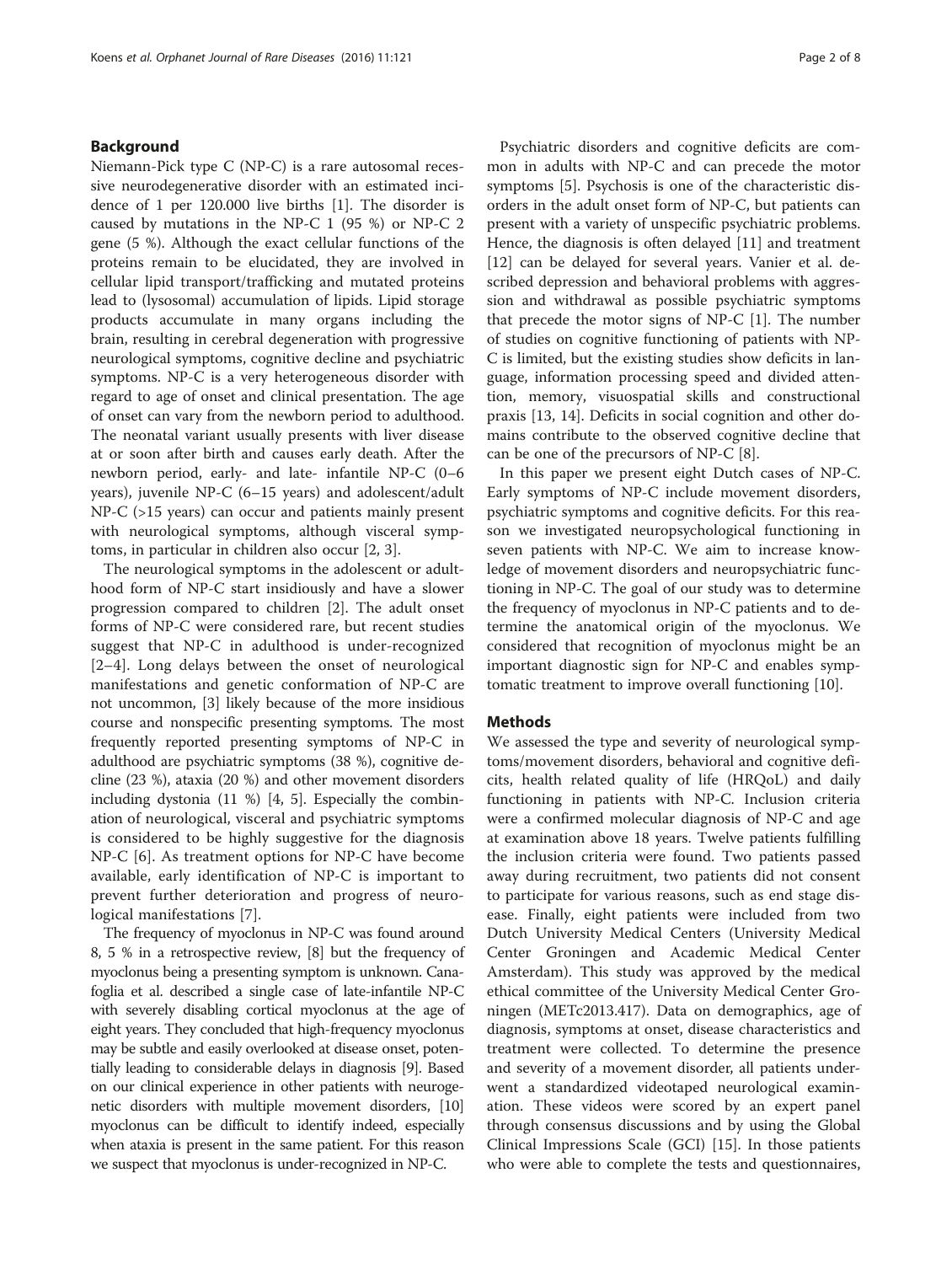extensive neuropsychological testing was performed. The assessment took place varying from directly after the diagnosis to 4 years after diagnosis. The neuropsychological assessment covered emotion recognition as part of social cognition, [[16](#page-7-0)] but also intelligence, [\[17](#page-7-0)–[19](#page-7-0)] working memory, [[20](#page-7-0)] verbal memory, [[21](#page-7-0)] attention, [\[22](#page-7-0)] and verbal fluency [\[19\]](#page-7-0). Results of the neuropsychological assessment were compared to normative data as mentioned in the test manuals. HRQoL and daily functioning were examined using questionnaires (36-Item short form health survey (Rand-36), Dutch Health Assessment Questionnaire (HAQ) and Sickness Impact Profile 68 (SIP-68)). The scores on HRQoL and daily functioning in our cohort were compared with published reference ranges for the Dutch population [\[23, 24\]](#page-7-0). Also correlations between the (non-) motor symptoms and QoL and daily functioning were studied.

If patients were found to have myoclonic jerks at neurological examination, additional neurophysiological tests were performed to analyze the relationship between myoclonus and cortical events. These tests consisted of simultaneous EEG and polymyography. Cortical activities were recorded by standard EEG according to the international 10–20 system. Muscle activity was measured by nine channel surface EMG with the electrodes placed on extensor and flexor muscles of both upper and forearms, and on the abductor pollicis brevis muscle on one side. A standard myoclonus protocol was performed, assessing rest periods, several postures and also the effect of several stimuli, such as auditory, tactile and lightflash stimuli. Back-averaging and coherence analysis were performed to relate the cortical signals to EMG burst.

# Results

Eight patients with a confirmed diagnosis of Niemann-Pick type C were included. Their ages ranged from 19 to

Table 1 Patient characteristics

61 years. Five patients presented with juvenile onset NP-C and three patients with adolescent/adult onset NP-C. All patients had mutations in the NP-C 1 gene. In seven patients the mutations were detected through direct Sanger sequencing of the NP-C genes and in one patient (nr. 3) the diagnosis was made through a gene panel with 88 genes related to movement disorders. In six patients Filipin staining was performed. In patient 1, 4, 5, 6, 7 and 8 Filipin stain was positive. No Filipin stain was performed in patient 2 and 3.

The characteristics of the patients are shown in Table 1. Three patients (nr. 2, 4, 8) had a history of prolonged neonatal jaundice. Two other patients (nr. 5, 6) presented with visceral signs later in childhood including (hepato) splenomegaly. In patient number 8 jaundice and hepatosplenomegaly were reason for additional investigations which led to the diagnosis of NP- C before any other symptom did occur.

In five out of eight patients non-specific changes were seen on brain MRI, including white matter changes and/ or global (including cerebellar) atrophy.

# Presenting neurological symptoms and current neurological abnormalities

In retrospect, when asked patients or parents, involuntary movements were the first noticed neurological symptom in six patients. Three presented with jerks very suggestive of myoclonus (age 20, 25, 61) and three with signs of ataxia (age 19, 26, 58). Psychosis was presenting symptom in two patients, but neurological examination revealed a movement disorder as well in both patients at the initial presentation. In patient number 1 there were signs of gait ataxia and VSGP (vertical supranuclear gaze palsy), in patient number 5 dystonia of the right arm and VSGP were present.

| Patient        | Sex    | <b>Mutation</b>                                                                                | Age at neurological<br>symptoms (yrs) | Age at<br>diagnosis (yrs) | Age at<br>examination (yrs) | Miglustat |
|----------------|--------|------------------------------------------------------------------------------------------------|---------------------------------------|---------------------------|-----------------------------|-----------|
|                | Female | Compound heterozygous mutations c.1211G > A<br>(p. Arg404Gln) and c.2861C > T (p. Ser954Leu)   | 18                                    | 23                        | 35                          | No.       |
| $\overline{2}$ | Female | Homozygous mutations c.3182 $T > C$ (p.lle1061Thr)                                             | 8                                     | 21                        | 25                          | Yes       |
| 3              | Male   | Compound heterozygous mutations $c.2474A > G$<br>(p.Tyr825Cys) and c.3019C > G (p.Pro1007Ala)  | 52                                    | 59                        | 61                          | Yes       |
| $\overline{4}$ | Female | Homozygous mutations p.Gly640Arg                                                               | 14                                    | 18                        | 20                          | Yes       |
| 5              | Male   | Compound heterozygous mutations $c.346C > T$<br>(p.R116X) and c.247A $>$ G (p. Y825C)          | 14                                    | 17                        | 19                          | No        |
| 6              | Male   | Compound heterozygous mutations c.1918G > A<br>$(p.Gly640Arg)$ and $c.3451G > A(p.Ala1151Thr)$ | 6                                     | 14                        | 19                          | Yes       |
| $\overline{7}$ | Male   | Compound heterozygous mutations c.3203C > T<br>(p.Thr1068lle) and $c.3614C > A$ (p.Thr1205Lys) | 40                                    | 52                        | 58                          | Yes       |
| 8              | Female | Homozygous mutations c.3182 $T > C$<br>(p.lle1061Thr)                                          | 11                                    | 6                         | 26                          | <b>No</b> |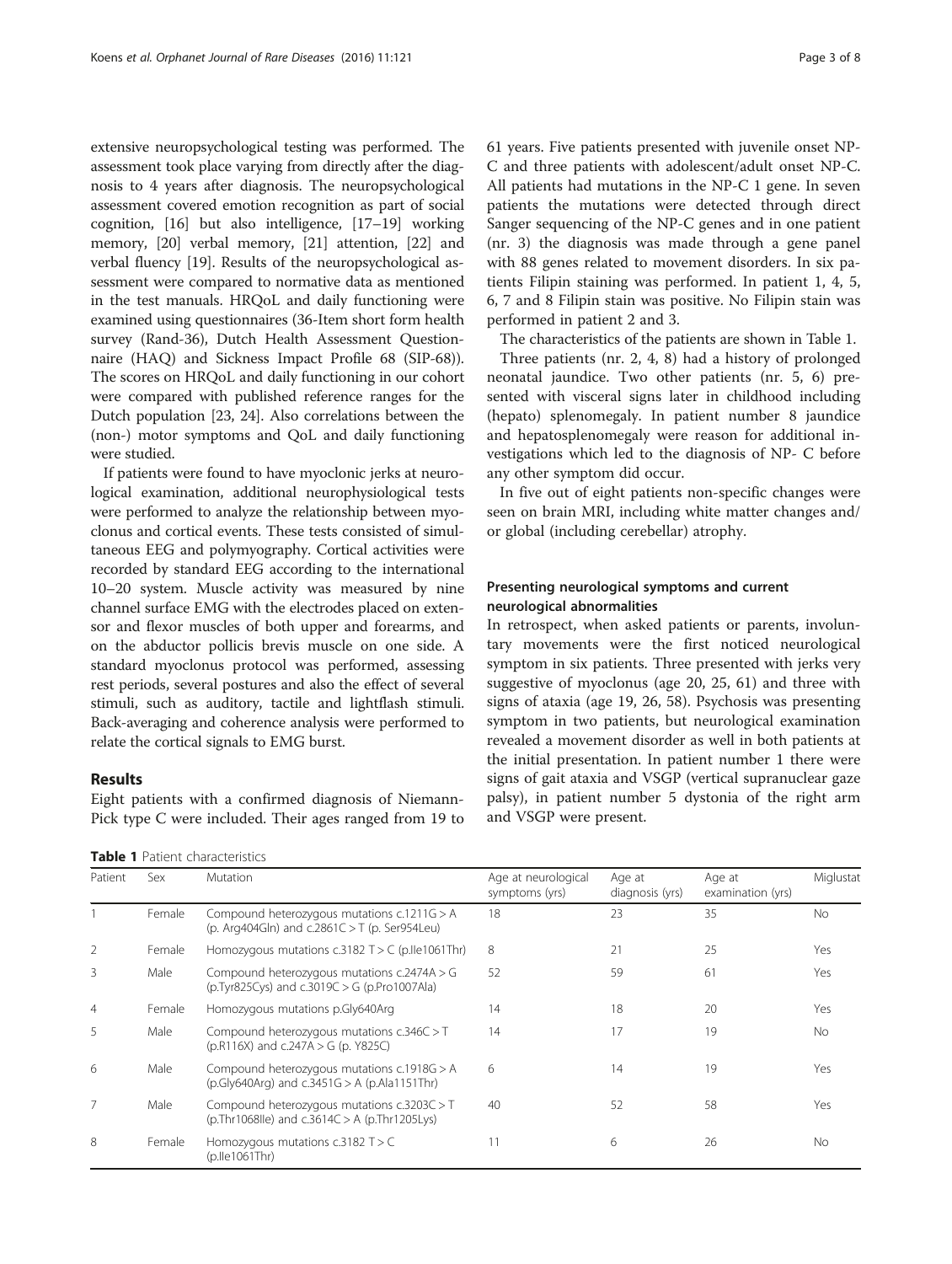In half of the patients signs suggestive of VSGP (impaired downward gaze manifesting itself with troubles playing piano or working on the computer) and cognitive problems were mentioned also early in disease by patients or parents. However, unlike movement disorders or psychosis, none of the patients sought medical attention for this (Table 2).

In all patients the presenting movement disorder was currently also the predominant movement disorder seen. However, seven patients developed additional movement disorders. Four of them had one additional movement disorder and the other three patients two. This showed that the majority of patients had mixed and sometimes complex movement disorder phenotypes.

Upon current neurological examination, myoclonic jerks were found to be present in five patients. In one patient (nr. 3) the jerks were generalized and present in all extremities, trunk, face and tongue. In the other four patients, myoclonus was predominantly located distally in the limbs and aggravated with posture maintenance and active movements. The upper extremities were usually more affected than the lower extremities. In one of these patients (nr. 4) there were perioral myoclonic jerks as well. In all patients but one (nr. 3) myoclonus was stimulus-sensitive. Negative myoclonus was seen in all patients. On the GCI the myoclonus was considered to be significant in two patients (4 and 5 on the scale of 7). Myoclonus was however not the most frequently observed movement disorder. Seven patients developed ataxia of the extremities in the course of the disease, including three patients who presented with myoclonus (nr. 2, 3, 4).

Dystonia was also present in five patients, with only in one of them dystonia being the presenting symptom. In two patients generalized dystonia was observed; one patient (nr. 1) suffered from dystonia of face, trunk and extremities and in another patient (nr. 4) facial and cervical dystonia were present combined with dystonic posturing of the feet. In the other three patients dystonia was more confined to the neck and shoulder region. Patient 5 showed minimal dystonia of the right arm and patient 6 had a combination of cervical and upper extremity dystonia. Finally, patient 7 had severe cervical dystonia with also dystonic postures of the left hand while writing.

One patient showed a tic of the head. Tremor, chorea and parkinsonism were not observed in our cohort.

### Myoclonus and electrophysiological characteristics

In four out of five patients (nr. 2, 3, 4, 7) with myoclonus, EEG-EMG polygraphic study was performed. Patients were subjected to a standard myoclonus protocol. Table [3](#page-4-0) shows the results of the neurophysiological analysis of the four tested patients.

In all patients typical features of cortical myoclonus were found with short EMG burst duration, both negative and positive myoclonus types, and with a predominantly distal distribution. Activation of the myoclonus was induced by posture. A detailed description of patient 2 is seen in Fig [1.](#page-4-0)

## Cognitive dysfunction and psychiatric symptoms

Neuropsychological tests of five patients were available, in two patients new assessments were performed. In one patient no assessment was available. Not all patients have completed the same tests. Estimations of intelligence ranged from low average to average. Emotion recognition as a basic aspect of social cognition was compromised in the three assessed patients. Furthermore, patients showed impairments of working memory, attention, verbal fluency and learning of verbal information. Retention in long-term memory in relation to the imprinting was average to above average in three of our patients (Table [4](#page-5-0)).

Patients indicated elevated scores on the subscale somatic complaints of the Adult Self Report (ASR). Furthermore, patients and caregivers indicated elevated scores on the subscale attention problems. However, all scores were within the normal range and Wilcoxon signed rank

Table 2 Presenting and current movement disorders

| Patient | Presenting movement<br>disorder | Severity of current movement disorder (GCI) <sup>a</sup> |           |          |     |                  |  |
|---------|---------------------------------|----------------------------------------------------------|-----------|----------|-----|------------------|--|
|         |                                 | Ataxia                                                   | Myoclonus | Dystonia | Tic | Overall severity |  |
|         | Ataxia                          |                                                          |           |          |     |                  |  |
|         | Myoclonus                       |                                                          |           |          |     |                  |  |
|         | Myoclonus                       |                                                          |           |          |     |                  |  |
| 4       | Myoclonus                       |                                                          |           |          |     |                  |  |
|         | Dystonia                        |                                                          |           |          |     |                  |  |
| 6       | Ataxia                          |                                                          |           |          |     |                  |  |
|         | Ataxia                          |                                                          |           |          |     |                  |  |
| 8       | Ataxia                          |                                                          |           |          |     |                  |  |

<sup>a</sup> GCI Global Clinical Impressions Scale, 1 (no movement disorder) - 7 (among the most extremely affected patients)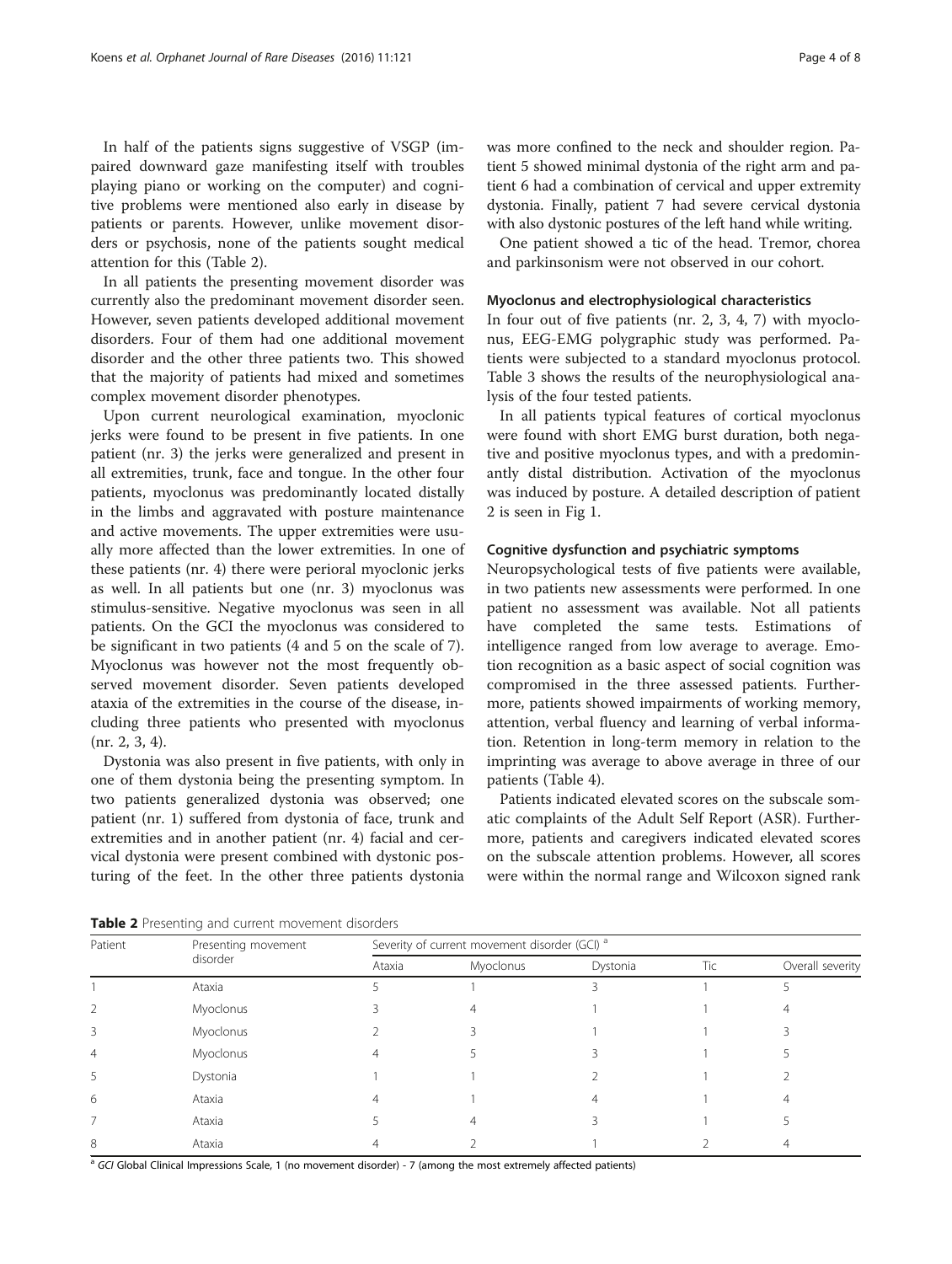| Patient | <b>Duration</b> | Freauency     | Location            | Type                  | Back-averaging | Coherence | Reflex myoclonus |
|---------|-----------------|---------------|---------------------|-----------------------|----------------|-----------|------------------|
|         | $40 - 60$ ms    | $0.1 - 10$ Hz | Distal              | Positive and negative | Positive       | Positive  | Nο               |
| 3       | $50 - 100$ ms   | $0.1 - 10$ Hz | Distal              | Positive and negative | Positive       | Positive  | No               |
| 4       | $40 - 70$ ms    | $0.1 - 10$ Hz | Distal              | Positive and negative | $NA^a$         | Positive  | Νo               |
|         | $<$ 70 ms       | $0.1 - 10$ Hz | Proximal and distal | Positive and negative | $NA^a$         | Positive  | Νo               |
|         |                 |               |                     |                       |                |           |                  |

<span id="page-4-0"></span>Table 3 Electrophysiological characteristics

<sup>a</sup> NA not applicable

tests showed no significant differences between patient and caregiver.

Three patients were affected by a psychotic disorder (nr. 1, 5, 8), one of them (nr. 1) was using antipsychotic medication during this study. Neuropsychological data were only available for two of these patients. Their scores were average compared to the other patients in the cohort.

# Quality of life and daily functioning

The health related quality of life in our cohort, measured with the RAND-36, was on several domains significantly lowered compared to the general population [\[24](#page-7-0)]. Especially the general health perception was scored remarkably low, 35.0 on a scale of 0–100. Other domains that were rated low were physical functioning, role limitations due to physical problems and vitality, while the



biceps and triceps, 4 and 5 are wrist flexor and extensor muscles. EEG montage: average reference. Note the multiple small myoclonic discharges, mostly in distal muscles, with small EMG burst duration and synchronous activation of agonists and antagonists. Background EEG pattern is normal without signs of epileptiform activity. Right Panel: coherence analysis (upper panels) shows significantly increased coherence from 14 to 28Hz, with also increased coherence around the myoclonus discharge frequency (around 4Hz). The red line is the threshold for significant coherence. The phase plot shows a linear decrease in phase from 14-28Hz (EEG leads EMG), with a calculated corticomuscular conduction time of 20,7 ms. The analysis is based on a segment of 180 s with frequently occurring myoclonus during rest. The lower panels show the result of back-averaging on the same segment. The average was based on 242 segments, with 75 ms pre-EMG onset and 25 ms post-EMG onset depicted. In the mapping view (view from above) a clear positive-negative potential field can be seen in the right centroparietal area. The positive peak is maximal at 23 ms before myoclonus onset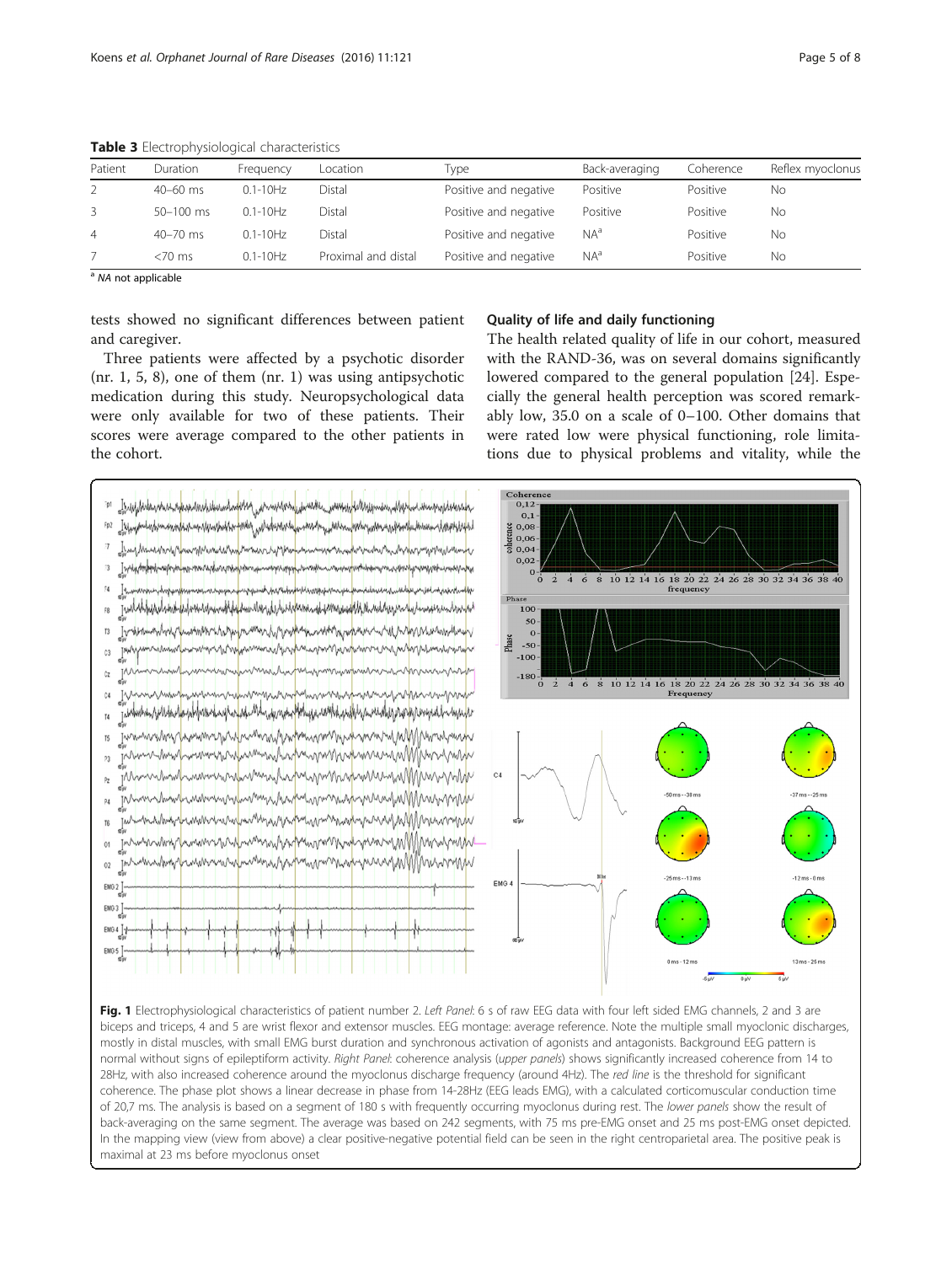<span id="page-5-0"></span>Table 4 Results of neuropsychological assessment per domain

|                                  | .           |                                                                     |                                                          |  |
|----------------------------------|-------------|---------------------------------------------------------------------|----------------------------------------------------------|--|
| Domain                           |             | % Patients in 1st-5th percentile                                    | % Patients in 6th percentile or above Number of patients |  |
| Emotion recognition <sup>a</sup> | Total score | 100                                                                 |                                                          |  |
|                                  |             | % Patients in 1st-9th percentile % Patients in 10th-49th percentile | % Patients in 50th percentile<br>or above                |  |
| Intelligenceb                    | 29          | 43                                                                  | 28                                                       |  |
| Working memory <sup>c</sup>      | 57          | 43                                                                  | 0                                                        |  |
| Verbal learning <sup>d</sup>     | 86          | 14                                                                  | 0                                                        |  |
| Retention <sup>d</sup>           | 29          | 29                                                                  | 42                                                       |  |
| Attention <sup>e</sup>           | 80          | 20                                                                  | 0                                                        |  |
| Verbal fluency <sup>f</sup>      | 100         | 0                                                                   |                                                          |  |
|                                  |             |                                                                     |                                                          |  |

<sup>a</sup>Test used: FEEST, <sup>b</sup>Tests used: WAIS-III, WAIS-IV, GIT-2, PPVT-III-NL, NART <sup>c</sup>Tests used: WAIS-III digit span, WAIS-IV digit span, <sup>d</sup>Test used: RAVLT, <sup>e</sup>Test used: Trailmaking Test, <sup>f</sup>Tests used: Fluency GIT-2, verbal fluency

domains social functioning, mental health and pain were on average relatively spared (Table 5).

The level of functional disability in daily life, expressed by the functional disability index (FDI, range 0–3), in our patients was 1.56 (SD 1.02). This is considerably higher than reference values of the general population, where mean values of 0.03 to 0.05 are reported [[23](#page-7-0)] (Mann-Whitney  $U$  test:  $p = 0.001$ ), indicating more functional disabilities in our cohort.

It appeared that patients with a more severe movement disorder as measured with the GCI Scale had a significantly higher FDI (Spearman's Rho:  $rs = 0.814$ ,  $p = 0.014$ ). Also with another measure of impact on daily life, the SIP-68, a significant relation was found between the severity of the movement disorder and somatic autonomy (Spearman's Rho:  $rs = 0.706$ ,  $p = 0.050$ ) and physiological autonomy/communication (Spearman's Rho:  $r = 0.727$ ,  $p = 0.041$ ).

The RAND-36 domain concerning physical functioning was correlated with the severity of the movement

| RAND-36 domains                 | Study population,<br>mean (SD) | General population,<br>mean (SD) | $p$ -value* |
|---------------------------------|--------------------------------|----------------------------------|-------------|
| Physical                        | 43.1 (40.9)                    | 81.9 (23.2)                      | $p = 0.007$ |
| Social                          | 73.4 (33.0)                    | 86.9 (20.5)                      | $p = 0.248$ |
| Role limitations<br>(physical)  | 43.8 (37.5)                    | 79.4 (35.5)                      | $p = 0.008$ |
| Role limitations<br>(emotional) | 70.8 (45.2)                    | 84.1 (32.3)                      | $p = 0.406$ |
| Mental health                   | 84.0 (10.5)                    | 76.8 (18.4)                      | $p = 0.055$ |
| Vitality                        | 55.0 (16.5)                    | 67.4 (19.9)                      | $p = 0.035$ |
| Pain                            | 93.1 (19.5)                    | 79.5 (25.6)                      | $p = 0.051$ |
| General health                  | 35.0 (17.9)                    | 72.7 (22.7)                      | p < 0.001   |
| Health change                   | 50.0 (29.9)                    | 52.4 (19.4)                      | $p = 0.821$ |

SD standard deviation

\*Independent samples t-test for equality of means, significance level  $p < 0.05$ 

disorder; patients with more severe movement disorders experienced more physical disabilities (Spearman's Rho: rs =  $-0.845$ ,  $p = 0.008$ ). No significant relation was shown for the other QoL domains including emotional functioning and well-being, energy, social functioning, pain, general health and health change.

# **Discussion**

We systematically assessed the presenting and current symptoms in NP-C, with a special focus on movement disorders and neuropsychiatric functioning. Not unexpectedly, the most common movement disorder was ataxia, but myoclonus was seen in five out of eight patients. Furthermore dystonia was frequently seen and one patient showed a tic. Neurological signs are very common in NP-C and movement disorders represent an important part of the neurological phenotype. Although the presence of movement disorders was not an inclusion criterion, all included patients in our cohort were routinely seen by a neurologist, implicating a potential selection bias. However, according to the literature only a minority (13 %) of the patients with NP-C do not display any neurological manifestations at all and most of these patients have the infantile form of NP-C [\[2](#page-7-0)].

In all our patients movement disorders were a presenting neurological feature, often in combination with VSGP, psychosis or cognitive deficits. Movement disorders and psychosis were reason to seek medical attention; VSGP and cognitive decline were not. However, also in patients with movement disorders help-seeking delay was found, although the exact time span in our cohort is not known. Reason for this is that only the moment of first symptoms and final diagnosis were reported in the medical history, data about previous visits to general practitioners and other hospitals before referral to an Academic Center were not available.

Incidence of ataxia as first presenting symptom in literature is 20 %, other movement disorders cover 11 % [[5](#page-7-0)].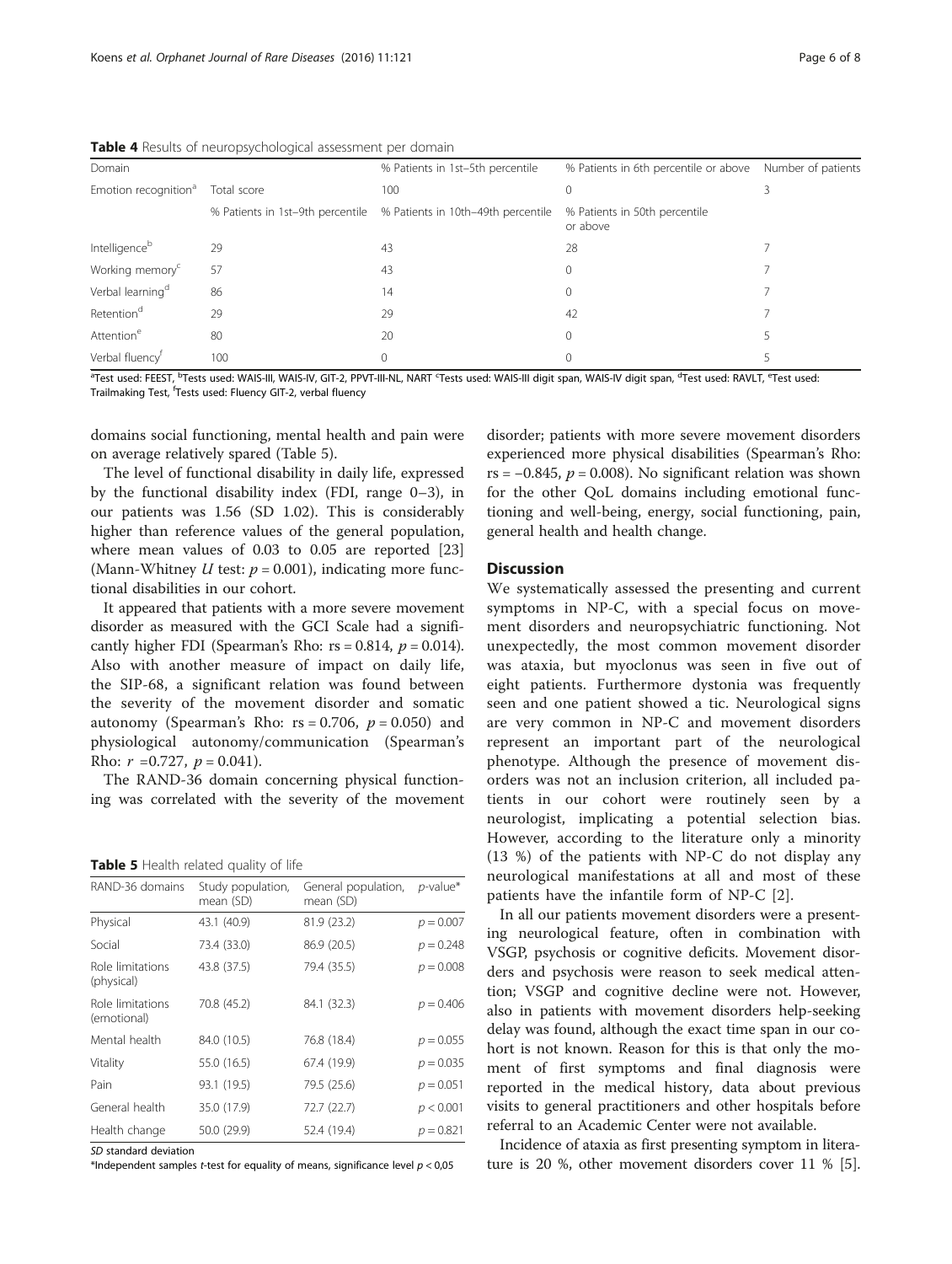This is considerably lower than in our cohort. Reason for this might be the higher age of onset of NP-C in our study. Movement disorders and psychiatric symptoms are the most common presenting symptoms in adolescence and adult NP-C [\[1](#page-7-0)]. A combination of two or more movement disorders, in this age group present in seven patients, should raise suspicion of NP-C, especially in combination with eye movement disorders or cognitive deficits.

We found myoclonus in five out of eight patients, of which in three of them it was the first presenting movement disorder. The reported frequency of myoclonus in NP-C in the literature is low, but our study suggests that this may be higher than expected. It is not unlikely that myoclonus in NP-C is not always recognized and we can imagine that when myoclonus is more subtle and multiple movement disorders are present, this can be overlooked. Especially in patients with other movement disorders that may be more dominant, subtle jerks can be easily missed [\[10](#page-7-0)]. Recognition of myoclonus is very important. Firstly because having an extra movement disorder can be an important clue for diagnosing NP-C. Furthermore, myoclonic jerks can be very disabling and symptomatic treatment is possible. EEG and polymyography showed that the myoclonus in NP-C has a cortical origin and that it consists of both positive and negative myoclonus. Furthermore, both low frequency and high frequency myoclonus were found. Previous reports in two patients also detected a cortical myoclonus [[4, 9\]](#page-7-0). For the treatment of cortical myoclonus, levetiracetam or piracetam are considered drugs of first choice. Alternatives are clonazepam and valproic acid [\[25, 26](#page-7-0)]. The patients in our cohort experienced significantly more functional disabilities compared to healthy controls and a significant relation was found between the severity of the movement disorder and psychical disabilities. Recognition and adequate treatment of myoclonus are likely to positively influence daily functioning, but further treatment studies are required to support this hypothesis.

Except one, all patients showing myoclonus also had cerebellar ataxia. Cortical myoclonus is thought to result from increased excitability of the sensorimotor cortex due to decreased inhibition through the cerebellarthalamic-cortical loop [\[27\]](#page-7-0). The combination of cortical myoclonus and cerebella ataxia is also seen in disorders with prominent Purkinje cell loss, for example celiac disease [\[28, 29](#page-7-0)]. In NP-C brains, ballooned neurons, axonal abnormalities, neurodegeneration and astroglyosis have been described. Especially Purkinje cells of the cerebellum are vulnerable to early damage and cell loss begins early in disease [\[30](#page-7-0), [31](#page-7-0)]. Damage to Purkinje cells may play a role in cortical myoclonus and ataxia in NP-C and these pathological findings support the shared pathology

of cortical myoclonus and ataxia in our patients. With loss of Purkinje cells being a prominent feature of NP-C and not only playing a role in ataxia but in myoclonus as well, this also suggest that incidence of myoclonus in NP-C might be higher than currently estimated. The clinical syndrome of myoclonus and ataxia in combination of relatively mild epilepsy and mental retardation is called progressive myoclonus ataxia (PMA) or the Ramsay Hunt syndrome, [[32\]](#page-7-0) and seems applicable in many cases with NP-C.

Present in seven patients, ataxia was the most common movement disorder in our group and is underscoring previous reports [[2, 8\]](#page-7-0). However, it is important to mention that not in all NP-C patients ataxia was the presenting movement disorder. In three patients ataxia developed later during the course of the disease. Hence, ataxia was not the most prominent movement disorder in all patients. In three patients with ataxia, myoclonus was more severe. So, ataxia is an important neurological hallmark of NP-C, but its absence does not exclude NP-C.

Besides movement disorders, cognitive deficits and psychiatric features are early symptoms of NP-C, especially in the adolescent and adult form [\[5\]](#page-7-0). Two patients developed a psychosis early in disease and also cognitive deficits were among the early symptoms. Patients in our sample showed cognitive deficits in all domains investigated, in particular in working and verbal memory and attention. This confirms earlier findings by Klarner et al. [[16\]](#page-7-0). We focused on social cognition in three patients and found deficits in emotion recognition. More studies with bigger sample sizes are needed in order to clarify whether these deficits in social cognition are typically for NP-C and when they develop in the course of the disease. This might help in identifying patients with NP-C presenting with cognitive problems early in the course of the disease and discriminating them from patients with other neuropsychiatric disorders.

# Conclusion

We presented evidence that movement disorders, psychiatric symptoms and cognitive deficits are important features of NP-C. Cortical myoclonus was seen in more than half of the patients. The role of myoclonus in NP-C is not yet established, but our study suggests that incidence may be higher than considered until now. Careful examination is required to detect myoclonus and other movement disorders as they sometimes require specific treatment. Nowadays, diagnosing NP-C is still a challenge for physicians. In adolescent and adult patients presenting with mostly psychiatric and neurological signs, knowledge of the exact phenotype of these symptoms is very important in order to diminish diagnosis